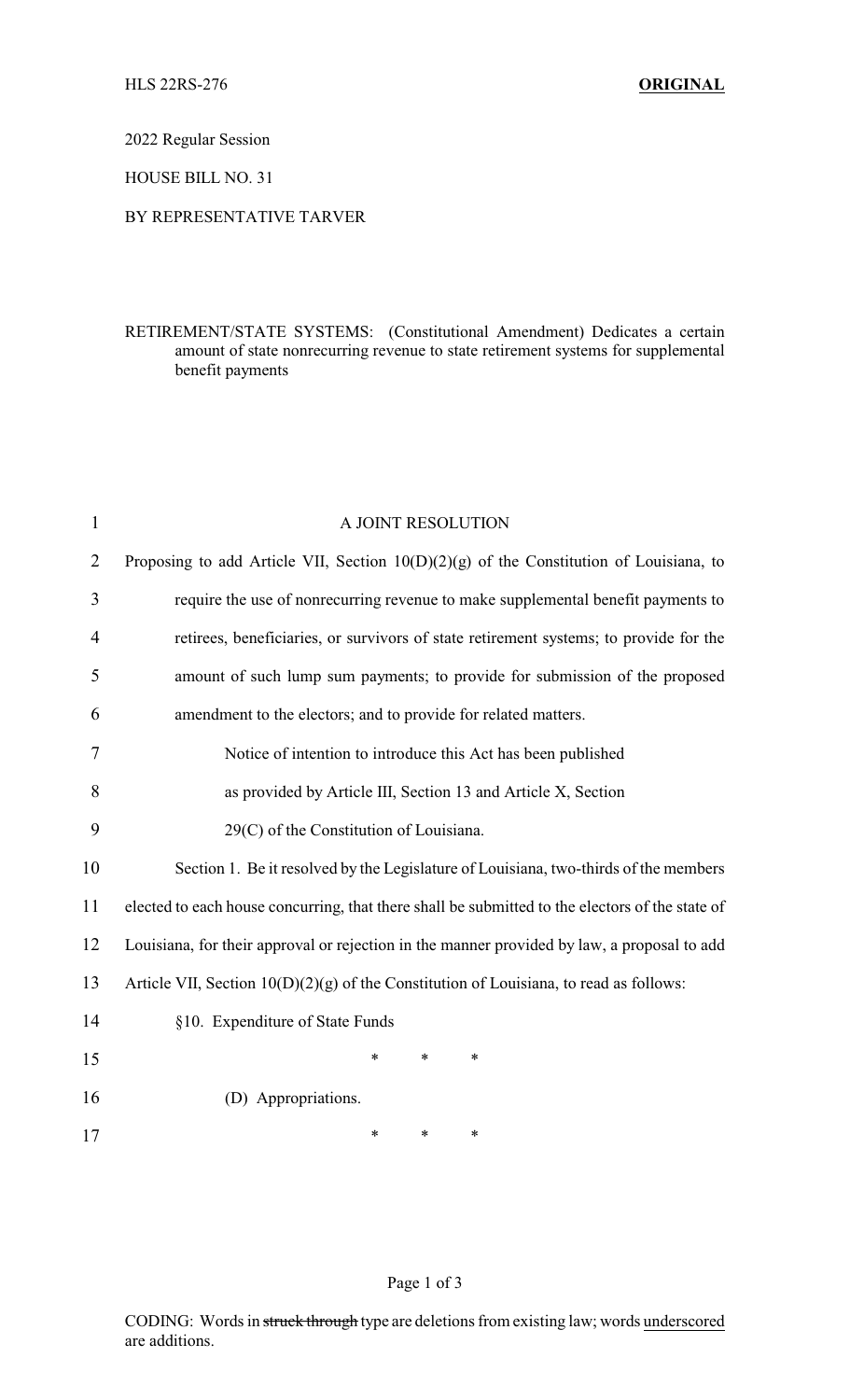| $\mathbf{1}$   | (2) Except as otherwise provided in this constitution, the appropriation or                   |
|----------------|-----------------------------------------------------------------------------------------------|
| $\overline{2}$ | allocation of any money designated in the official forecast as nonrecurring shall be          |
| 3              | made only for the following purposes:                                                         |
| 4              | *<br>*<br>∗                                                                                   |
| 5              | (g) For Fiscal Year 2023-2024 and each fiscal year thereafter, the legislature                |
| 6              | shall appropriate to the state retirement systems a total of either fifty million dollars     |
| 7              | or the balance of nonrecurring funds after allocations are made pursuant to                   |
| 8              | Subsubparagraphs (b) and (d) of this Paragraph, whichever is less. The funds shall            |
| 9              | be used to make nonrecurring lump sum payments to eligible recipients. The amount             |
| 10             | of the payment shall be calculated by dividing the total appropriated amount by the           |
| 11             | total number of eligible recipients. For the purposes of this Subsubparagraph, the            |
| 12             | term "eligible recipients" means retirees, beneficiaries, and survivors who were              |
| 13             | receiving benefits from the system as of June 30 of the prior fiscal year. The                |
| 14             | legislature may provide by law for certification to the legislature of the number of          |
| 15             | eligible recipients there are in each system and the total number of eligible recipients      |
| 16             | pursuant to the provisions of this Subsubparagraph.                                           |
| 17             | *<br>∗<br>*                                                                                   |
| 18             | Section 2. Be it further resolved that this proposed amendment shall be submitted             |
| 19             | to the electors of the state of Louisiana at the statewide election to be held on November 8, |
| 20             | 2022.                                                                                         |
| 21             | Section 3. Be it further resolved that on the official ballot to be used at the election,     |
| 22             | there shall be printed a proposition, upon which the electors of the state shall be permitted |
| 23             | to vote YES or NO, to amend the Constitution of Louisiana, which proposition shall read as    |
| 24             | follows:                                                                                      |
| 25             | Do you support an amendment to require that some nonrecurring state                           |
| 26             | revenue be used to pay supplemental retirement benefits to retired state                      |
| 27             | government and school board employees and their beneficiaries and                             |
|                |                                                                                               |

28 survivors? (Adds Article VII, Section 10(D)(2)(g))

## Page 2 of 3